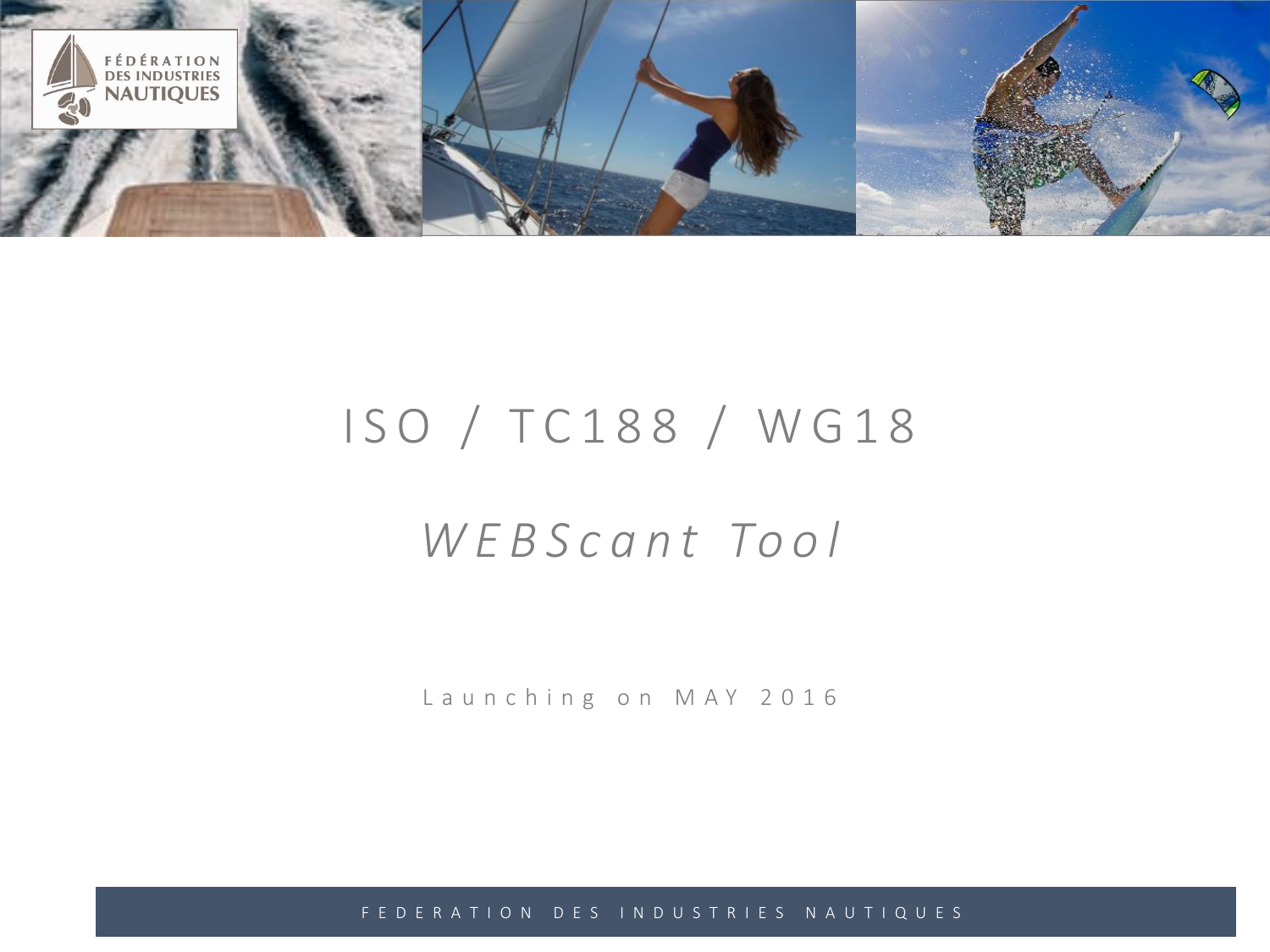## I S O 1 2 2 1 5 - 5 R e v i s i o n

## Part 5: main tool of ISO 12215 set of standards

*This revision process is a sensitive issue Major impact on boat designs*

- Based on 8 years application feed-back, this work consist in:
	- $\rightarrow$  Get rid of several unconsistancies
	- $\rightarrow$  Proceed to fine tuning

**NAUTIOUES** 

A monitoring tool will allow WG18 to work with an efficient and secured baseline

- $\rightarrow$  To built a data base with significant experience
- To get instanteneous assessment based on WG draft
- To rely on one well-experienced tool used by all WG member with confidentiality

#### T I O N D E S I N D U S T R I E S N A U T I Q U E S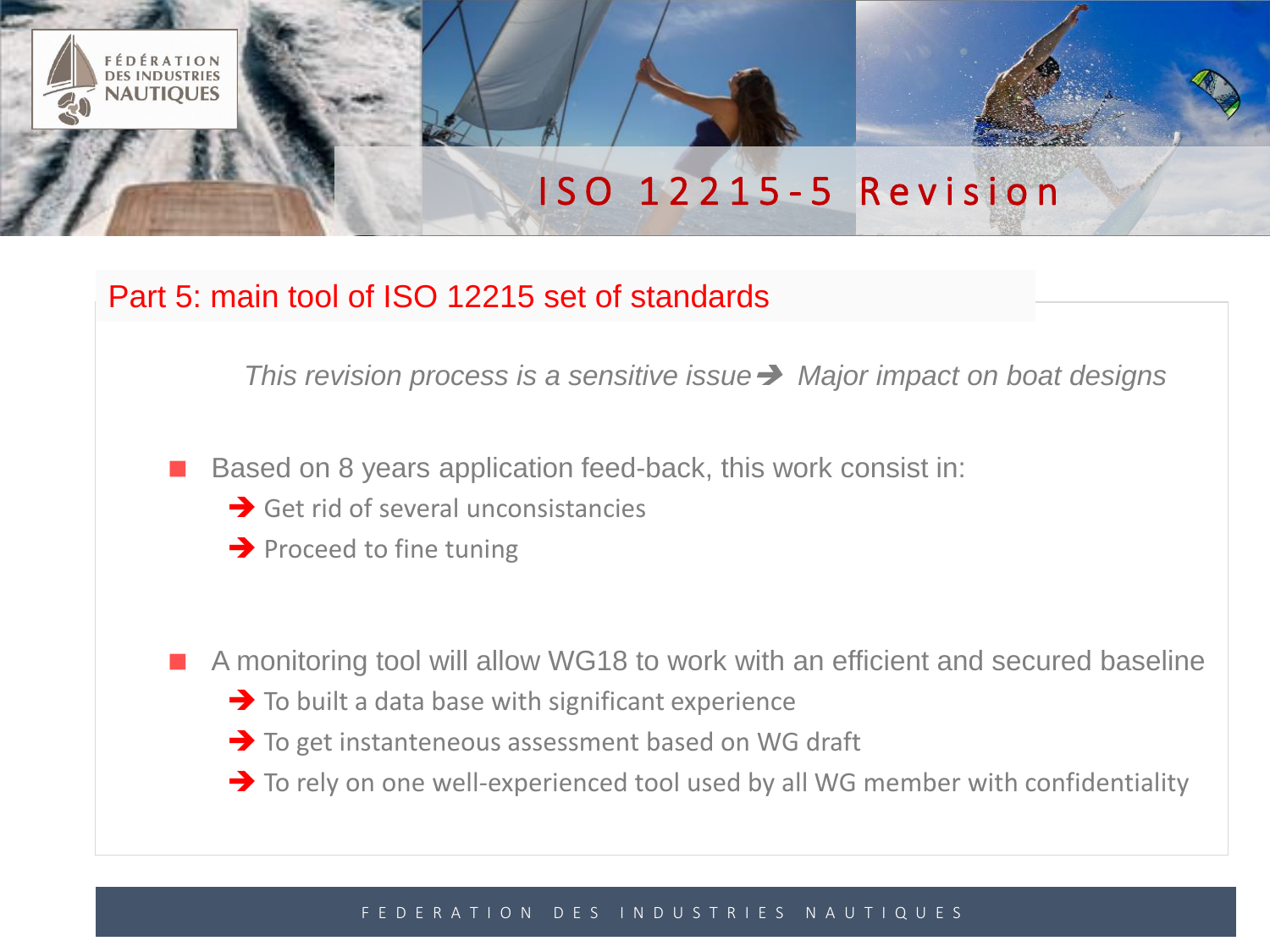

## Interactive tool: *WEBScant*.



#### F E D E R A T I O N D E S I N D U S T R I E S N A U T I Q U E S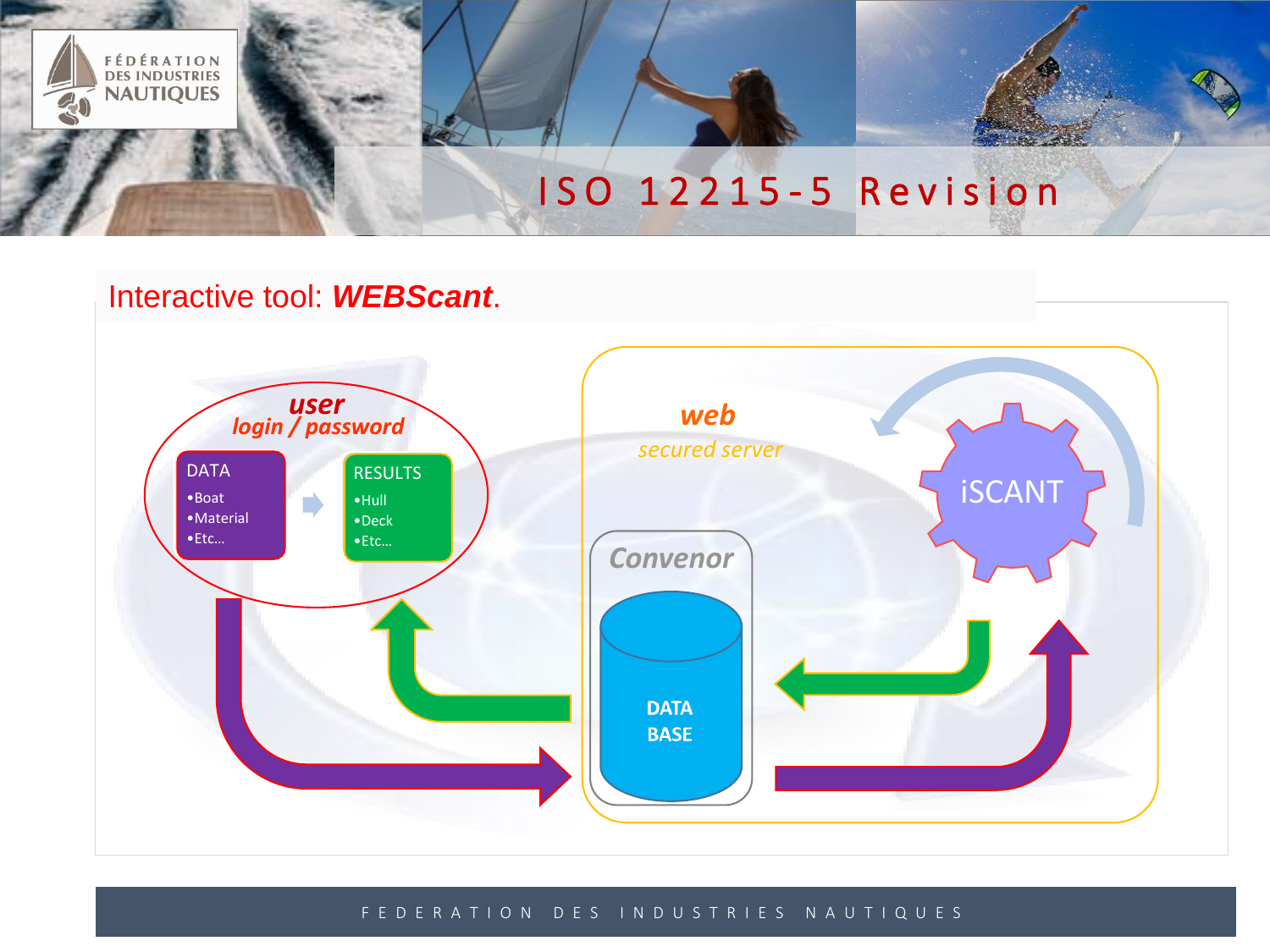## I S O 1 2 2 1 5 - 5 R e v i s i o n

### *WEBScant* tool: how to proceed ?

**NAUTIOUES** 

*Don't waste your time Only get few significant examples*

What a Significant example is ?

- Well experienced boat, panel/stiffner not in accordance with 12215-5(2008)
- Well experienced boat, panel/stiffner at the limit of 12215-5(2008) requirements
- Well experienced boat, panel/stiffner easily in accordance with 12215-5(2008)
- $\rightarrow$  Experience of boats that had known structural problems
- Rely on the key specialist to save your time

*Larger is the involment, better will be the improvement*